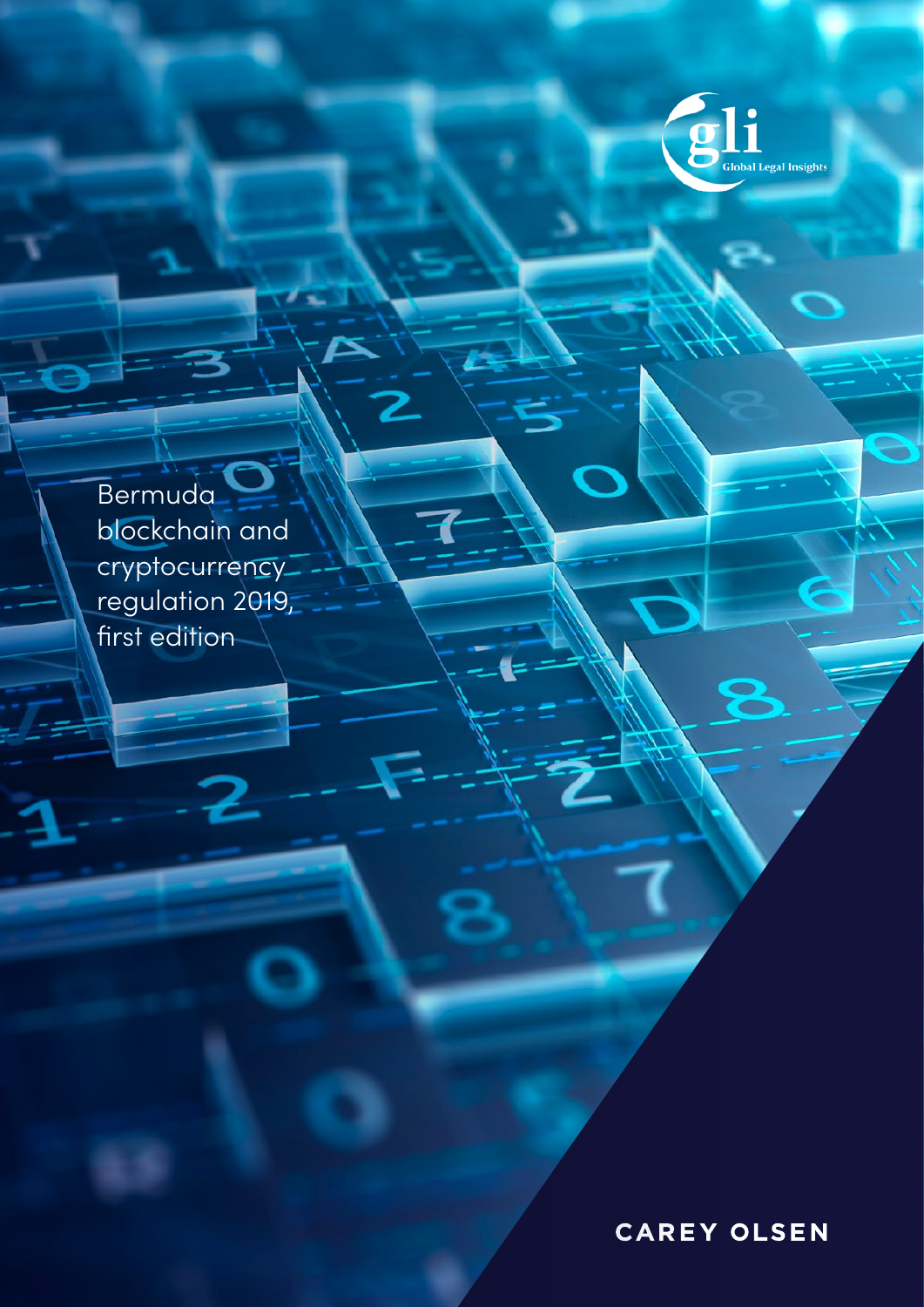### Government attitude and definition

The current Bermuda government was elected in 2017 having undertaken to create new economic pillars in Bermuda, identify new opportunities for economic diversification, and seek local and overseas investment to develop new local industry and thereby create jobs in Bermuda. Since its election, it has enthusiastically embraced the financial technology ("fintech") sector and the potential it offers, and has repeatedly expressed its intention for Bermuda to be a significant centre for this industry.

In furtherance of this goal, the government is in the process of implementing a comprehensive regulatory regime aimed at providing legal certainty to industry participants and ensuring that business in the sector conducted in or from Bermuda is done in a properly regulated matter, in accordance with the highest international standards. This regulatory regime is described in more detail below, but, in summary:

- a new Digital Asset Business Act has been passed by the Bermuda Parliament and is awaiting royal assent. When passed, this will comprise a regulatory framework for fintech businesses; and
- although not covered by the Digital Asset Business Act, initial coin offerings will be regulated under a separate regime.

The government has also announced that fintech businesses wishing to set up in Bermuda are to benefit from a relaxed work permit policy, and has signed a number of memoranda of understanding with fintech businesses, under which these businesses have committed to establishing operations and creating jobs in Bermuda.

Although digital asset offerings and businesses will be regulated in the manner described in this article, there is no legislation or other provision of Bermuda law affording official or legal recognition of any cryptocurrency or any other digital asset, or conferring equivalent status with any fiat currency. Nor has the government or the Bermuda Monetary Authority (the "BMA"), the territory's financial regulator and issuer of its national currency, backed any cryptocurrency itself, and the Bermuda dollar remains the territory's legal tender.

In advance of the publication of such review and any steps to implement the same, however, this chapter sets out the current legal position in the Cayman Islands.

### Cryptocurrency regulation

While both the Bermuda government and the BMA are on record as being keen to embrace the potential offered by fintech, both recognise that the industry presents tremendous risk, requiring prudent regulation.

The Financial Action Task Force (the "FATF") recommended in its June 2014 report on virtual currencies1 that regulators, for the time being, focus their efforts on convertible virtual currencies (i.e. those which can be converted into and out of fiat currencies), on the basis that these currencies presented the highest money-laundering risk. This guidance has heavily influenced the BMA in shaping Bermuda's proposed regulatory regime for digital assets.

### Digital Asset Business Act

In April 2018, the BMA published a consultation paper on the regulation of digital asset business. This consultation exercise has resulted in the enactment of a new Digital Asset Business Act (the "DABA"), which, at the time of writing, had been passed by the Bermuda Parliament and was awaiting royal assent. Once in force, the DABA will be supplemented by rules, regulations, codes of practice, statements of principles and guidance promulgated by the BMA, and so will operate in a similar manner to the regulatory frameworks in place for other financial services regulated by the BMA.

In summary, the DABA will specify the digital asset-related activities to which it applies, impose a licensing requirement on any person carrying on any of those activities, lay out the criteria a person must meet before it can obtain a licence, impose (and permit the BMA to impose) certain continuing obligations on any holder of a licence, and grant to the BMA supervisory and enforcement powers over regulated digital asset businesses.

#### Scope of the DABA

The DABA will apply to any entity incorporated or formed in Bermuda and carrying on digital asset business (irrespective of the location from which the activity is carried out) and to any entity incorporated or formed outside of Bermuda and carrying on digital asset business in or from within Bermuda. The term "digital asset" in the legislation is defined widely enough to capture cryptocurrencies, representations of debt or equity in the promoter, representations of other rights associated with such assets, and other representations of value that are intended to provide access to an application or service or product by means of distributed ledger technology. "Digital asset business", for the purposes of the DABA, will be the provision of the following activities to the general public as a business:

• Issuing, selling or redeeming virtual coins, tokens or any other form of digital asset

This is intended to regulate any business providing these services to other businesses or to individuals. It will not include initial coin offerings ("ICOs") to fund the issuer's or promoter's own business or project. Instead, ICOs will be regulated under a separate regime, on which see below.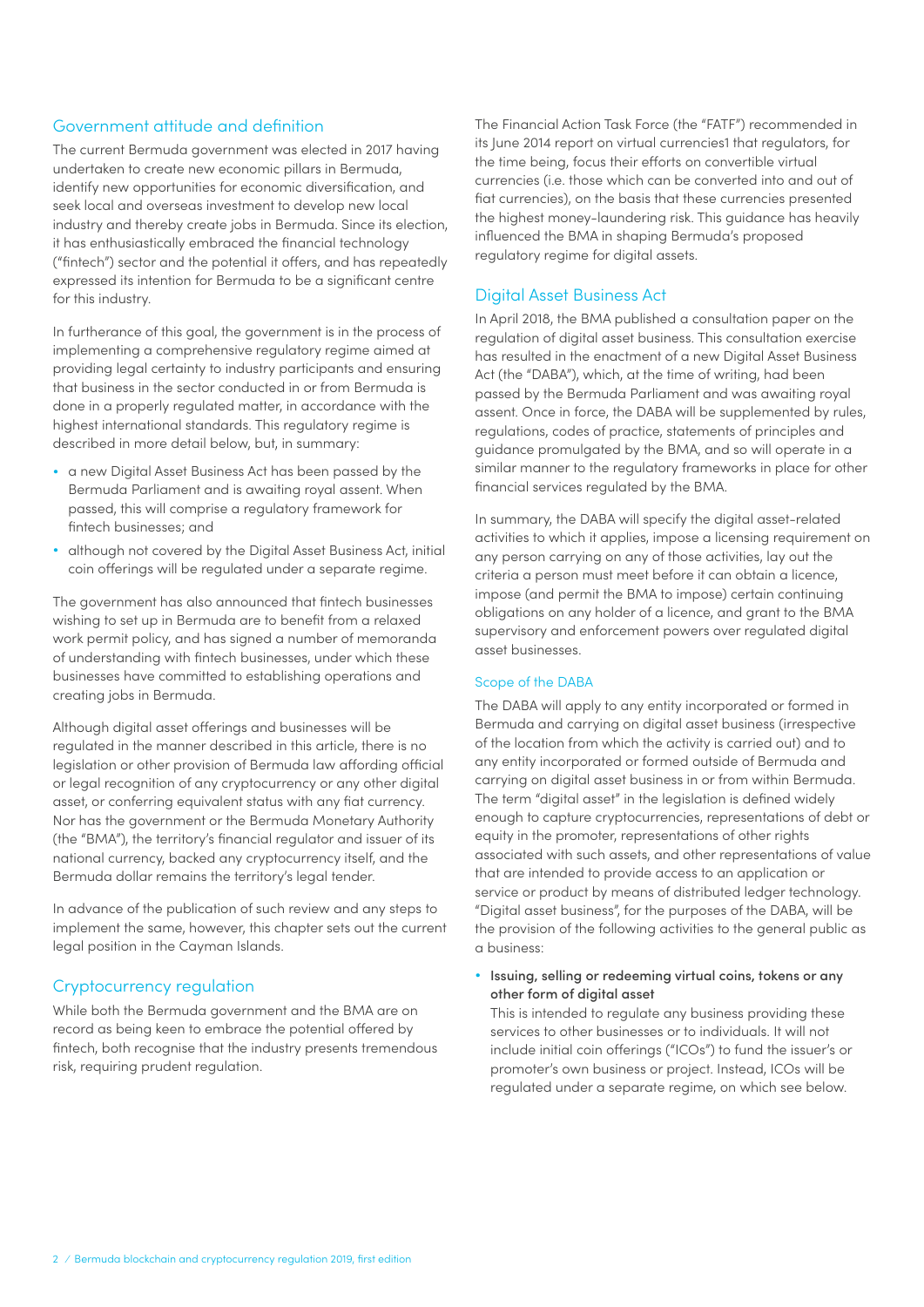### • Operating as a payment service provider business utilising digital assets, which includes the provision of services for the transfer of funds

The term "payment service provider" is used globally in antimoney laundering and anti-terrorist financing ("AML/ATF") laws, regulations and guidance, and is defined in Bermuda's Proceeds of Crime (Anti-Money Laundering and Anti-Terrorist Financing) Amendment Regulations 2010 as "a person whose business includes the provision of services for the transfer of funds". The aim here is to ensure that businesses involved in the transfer of digital assets fall within the DABA's ambit.

• Operating as an electronic exchange

This category will capture online exchanges allowing customers to buy and sell digital assets, whether payments are made in fiat currency, bank credit or in another form of digital asset. Exchanges facilitating the offer of new coins or tokens through ICOs will also be caught.

• Providing custodial wallet services

This will cover any business whose services include storing or maintaining digital assets or a virtual wallet on behalf of a client.

• Operating as a digital asset services vendor

This category will regulate a person that, under an agreement as part of its business, can undertake a digital asset transaction on behalf of another person or has power of attorney over another person's digital asset, or a person who operates as a market-maker for digital assets. It is intended to capture any other business providing specific digital asset-related services to the public, such as operating as a custodian of digital assets.

In addition to the above categories, the DABA will include an option for the Minister of Finance, after consultation with the BMA, to be able to add new categories or to amend, suspend or delete any of the categories listed above by order.

The DABA specifically provides that the following activities will not constitute digital asset business:

- contributing connectivity software or computing power to a decentralised digital asset, or to a protocol governing transfer of the digital representation of value (this category will exempt mining from the DABA's scope);
- providing data storage or security services for a digital asset business, so long as the enterprise is not otherwise engaged in digital asset business activity on behalf of other persons; and
- the provision of any digital asset business activity by an undertaking solely for the purposed of its business operations or the business operations of any of its subsidiaries.

### Licensing requirement

The DABA will require persons carrying on digital asset business to obtain a licence before doing so, unless that person is subject to an exemption order issued by the Minister of Finance. At the time of writing, the Minister had not announced any proposed exemption orders.

Two classes of licence will be available for applicants:

- The Class M licence will be a restricted form of licence, with modified requirements and certain restrictions, and will be valid for a specified period, the duration of which will be determined by the BMA on a case-by-case basis. Following the expiry of this specified period, it is generally expected that the licensee will either have to apply for a Class F Licence (as described in further detail below) or cease carrying on business, although the BMA will have discretion to extend the specified period.
- The Class F licence will be a full licence not subject to any specified period, although it may still be subject to restrictions the BMA may deem appropriate in any given case.

The intention behind this tiered licensing regime is to allow start-ups engaging in digital asset business to do so in a properly supervised regulatory environment, and to engage in proof of concept and develop some sort of track record before obtaining a full licence. The restrictions to which a licensee will be subject will depend on the business model of the prospective licensee (and the risks associated with it), but will almost invariably include an obligation to disclose to prospective customers the fact that the licensee holds a Class M licence and certain limitations on the volume of business the licensee is permitted to conduct, along with other restrictions as the BMA may deem necessary or appropriate on a caseby-case basis.

A prospective licensee may not necessarily receive the licence for which it applies: an applicant for a Class F licence may receive a Class M licence if the BMA decides that a Class M licence would be more appropriate in the circumstances. It is also anticipated that the licence will specify the category (or categories) of digital asset business in which the licensee is permitted to engage.

Carrying on digital asset business without a licence will be a criminal offence punishable by a fine of up to US\$250,000, imprisonment for a term of up to five years, or both.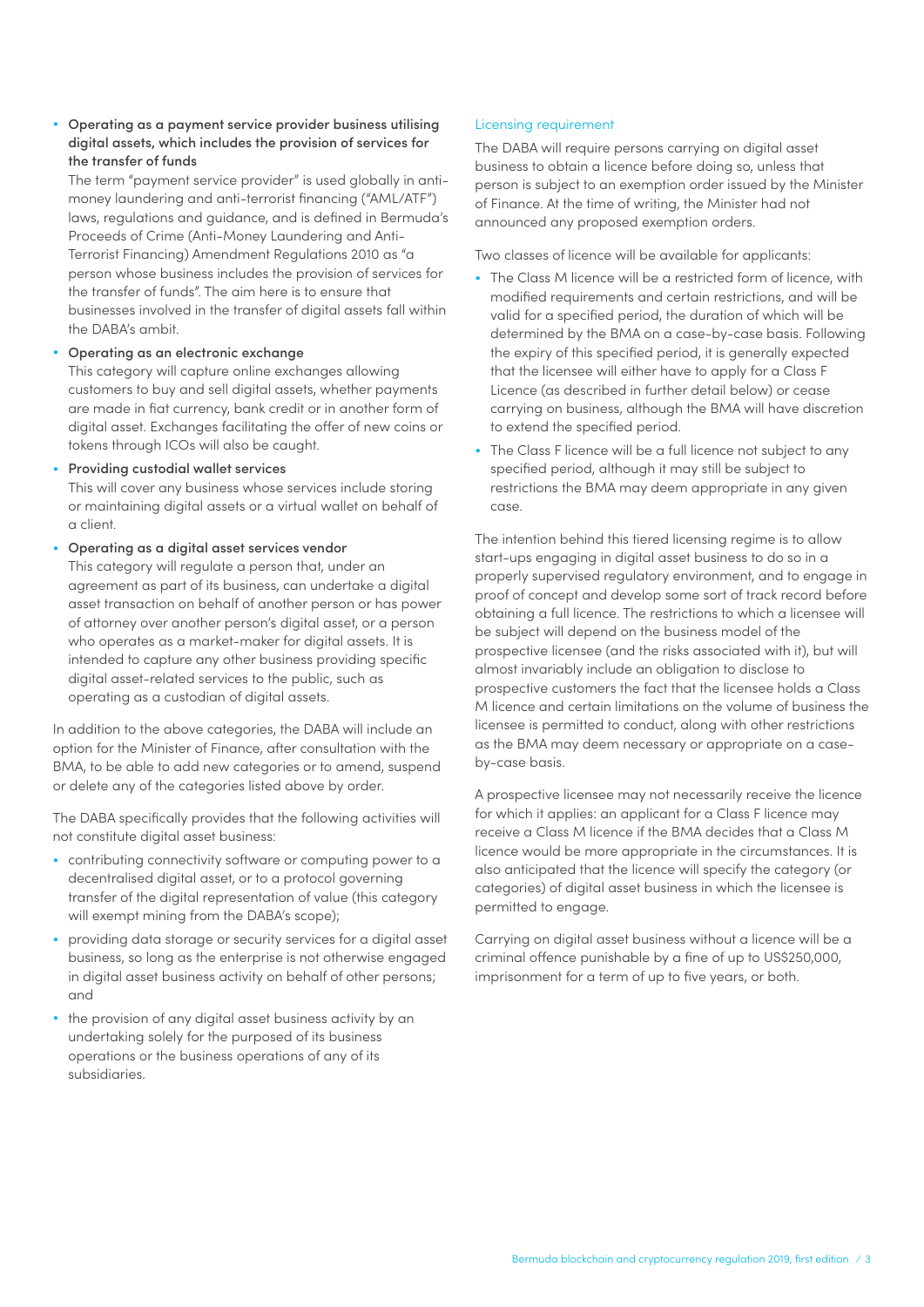#### Criteria to be met by licensees

The DABA will provide that the BMA may not issue any licence unless it is satisfied that the applicant fulfils certain minimum criteria addressing the fitness and propriety of directors and officers, ensuring business is conducted in a prudent manner, the integrity and skill of the business's management and standards of corporate governance observed by the (prospective) licensee. This is consistent with the position under other regulatory laws applicable to other sectors and is intended to ensure the BMA maintains high standards for the conduct of regulated business. The BMA has also announced an intention to publish a code of practice detailing requirements as to governance and risk management proportionate to the size, complexity and risk profile of a licensee.

The DABA will require licensees to notify the BMA upon changes in directors or officers, and the BMA will have powers to, inter alia, object to and prevent new or increased ownership of shareholder controllers and the power to remove controllers, directors and officers who are no longer fit and proper to carry on their role.

#### Continuing obligations of licence holders

Persons holding a licence issued under the DABA will be subject to several ongoing obligations.

Dissemination of key information to customers: in order to mitigate the high degree of risk for consumers owing to the highly speculative and volatile nature of digital assets, the BMA has announced it will use powers conferred to it under the DABA to require licensees, before entering into any business relationship with a customer, to disclose to that customer: the class of licence it holds; a schedule of its fees; whether it has insurance against loss of customer assets arising from theft (including cybertheft); the extent to which a transfer or exchange of digital assets is irrevocable and any exceptions; and the extent to which it will be liable for an unauthorised, mistaken or accidental transfer or exchange. Draft rules published by the BMA for this purpose also oblige licensees to confirm certain information regarding transactions with clients at the conclusion of each such transaction.

Crisis management programme: the BMA announced in its consultation plans that licensees will be required to develop and implement a comprehensive crisis management, including cybersecurity, programme commensurate to the licensee's nature, size, complexity and risk profile. This programme must be sufficient to enable the licensee to:

- identify internal and external risks;
- protect the licensee's electronic systems and the information stored on them;
- detect systems intrusions and breaches;
- respond to a detected event in order to mitigate negative effects; and
- recover from operational disruption to the normal course of the licensee's business.

Although licensees will be permitted to engage the services of specialist third parties in order to enhance and supplement the strength of their own cybersecurity systems, ultimate responsibility for compliance with these requirements will rest with the licensee.

Custody and protection of consumer assets: licensees will be required to have in place and maintain a surety bond, trust account or indemnity insurance for the benefit of their customers. Any such trust account must be maintained with a "qualified custodian", which the DABA will define as a licensed Bermuda bank or trust company or any other person recognised by the BMA for this purpose. A licensee will, in addition, be required to maintain books of account and other records sufficient to ensure that customer assets are kept segregated from those of the licensee and can be identified at any time. All customer funds must be held in a dedicated separate account and clearly identified as such.

Senior representative: the DABA will impose an obligation on licensees to appoint a senior representative, to be approved by the BMA, who must be resident in Bermuda and who is sufficiently knowledgeable about both the licensee itself and the industry in general. This senior representative will himself be under a duty to report to the BMA certain significant matters, including: a likelihood of the licensee becoming insolvent; breaches by the licensee of any conditions imposed by the BMA; involvement of the licensee in criminal proceedings, whether in Bermuda or elsewhere; and other material developments.

Head office: the DABA also requires licensees to maintain a head office in Bermuda and to direct and manage their digital asset business from Bermuda. The relevant section goes on to list a number of factors the BMA shall consider in determining whether a licensee satisfies this requirement, together with a number of additional factors to which the BMA may (but need not) have regard.

Annual prudential return: a licensee will be obliged to file with the BMA an annual prudential return, with the BMA being granted the power to require more frequent filings or additions to a filing if required in the interest of consumer protection. The standard annual prudential return will include information relating to business strategy and risk appetite, products and services, number of customer accounts and geographical profile of accounts, information on risk and cybersecurity (including a risk self-assessment and policies in these areas), audited financial statements and details on any outsourcing to third parties.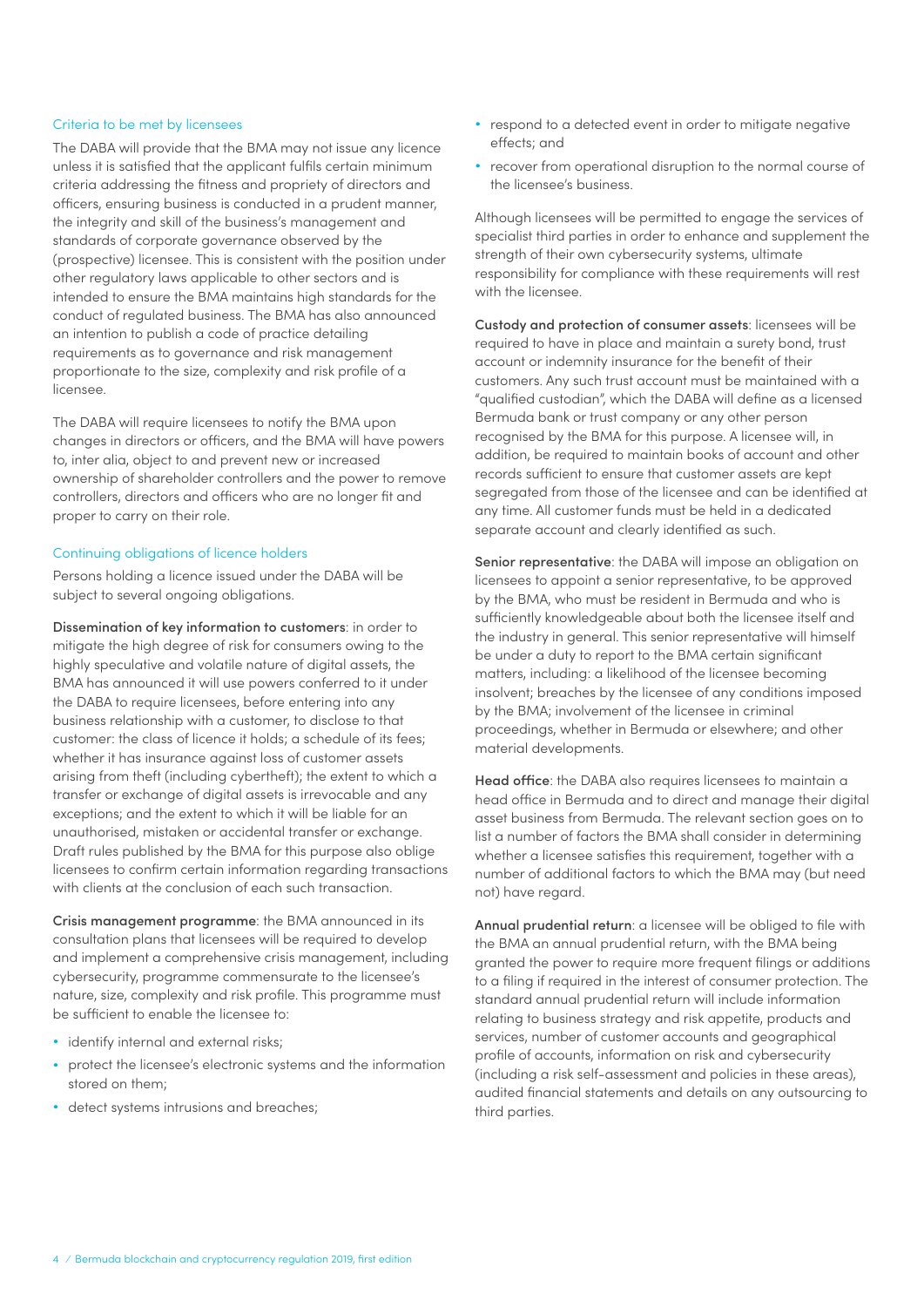#### BMA's supervision and enforcement powers

The DABA will grant the BMA wide-ranging powers of supervision and enforcement.

It will have the power to compel production of information and documents (with criminal sanctions for making false or misleading statements), the power to issue such directions as appear to be desirable to it for safeguarding the interests of a business's customers or potential customers, and the power to impose conditions and restrictions on licences. For example, the BMA may:

- require a person or entity to take certain steps or to refrain from adopting or pursuing a particular course of action, or to restrict the scope of its business activities in a particular way;
- impose limitations on the acceptance of business;
- prohibit a person or entity from soliciting business, either generally or from prospective customers;
- prohibit a person or entity from entering into any other transactions or class of transactions; and
- require the removal of any officer or controller.

In more extreme cases, the BMA may revoke a licence altogether and, if it so elects, subsequently petition the court for the entity whose licence it has revoked, to be wound up.

In the event a licensee fails to comply with a condition, restriction or direction imposed by the BMA or with certain requirements of the DABA, the BMA will have the power to impose fines of up to US\$10,000,000. Alternatively, it may issue a public censure ("naming and shaming"), issue a prohibition order banning a person from performing certain functions for a Bermuda regulated entity, or obtain an injunction from the court. It is expected that the BMA will issue guidance in the form of a statement of principles setting out how it proposes to use these enforcement powers shortly after the DABA is passed.

#### ICO regulation

As noted above, the DABA will not apply to any ICO intended to finance the issuer's or promoter's own business. Instead, the Companies and Limited Liability Company (Initial Coin Offering) Amendment Act, 2018 (the "ICO Act") will effect amendments to the Companies Act 1981 and the Limited Liability Company Act 2016 which will form a regulatory framework for ICOs. At the time of writing, the ICO Act had been passed by both houses of the Bermuda Parliament and was awaiting royal assent.

The ICO Act will define an ICO as an offer by a company or a limited liability company (a "LLC") to the public to purchase or otherwise acquire digital assets and designate any ICO as a "restricted business activity", requiring consent from the Minister of Finance before any ICO may be made to the public. Private sales and offers of further coins or tokens to existing holders of coins or tokens of the same class will be exempted, as will issuances where the offer is made to a limited number of persons (the actual limit depends on the type of company or LLC the issuer is, and will be 35 in most cases).

The application for consent from the Minister will be required to include specific details regarding:

- the persons managing the issuer and the underlying digital asset(s) offered for sale;
- the development and implementation of any product, service or other project related to the ICO, including timelines for completion;
- the target amount to be raised through the ICO;
- rights, features, functionality and intended transferability of the digital asset(s) offered for sale;
- the technology to be used and confirmation of the ability of the technical platform to enable the collection, confirmation and storage of purchaser identity information; and
- compliance and auditing of ICO transactions.

In addition to obtaining consent from the Minister of Finance, a prospective ICO issuer will also have to publish, in electronic form, an offering document and file this with the Bermuda Registrar of Companies. The offering document must contain:

- details regarding any promoter, including its registered or principal office and details of its officers;
- the business or proposed business of the issuer company or LLC;
- a description of the project to be funded by the ICO and the proposed timeline for the project, including any proposed project phases and milestones;
- the amount of money that the ICO is intended to raise;
- disclosure as to the allocation of the amounts intended to be raised amongst the classes of any issuance (pre-sale, post-ICO etc.);
- any rights or restrictions on the digital assets that are being offered;
- the date and time of the opening and closing of the ICO offer period;
- a statement as to how personal information will be used; and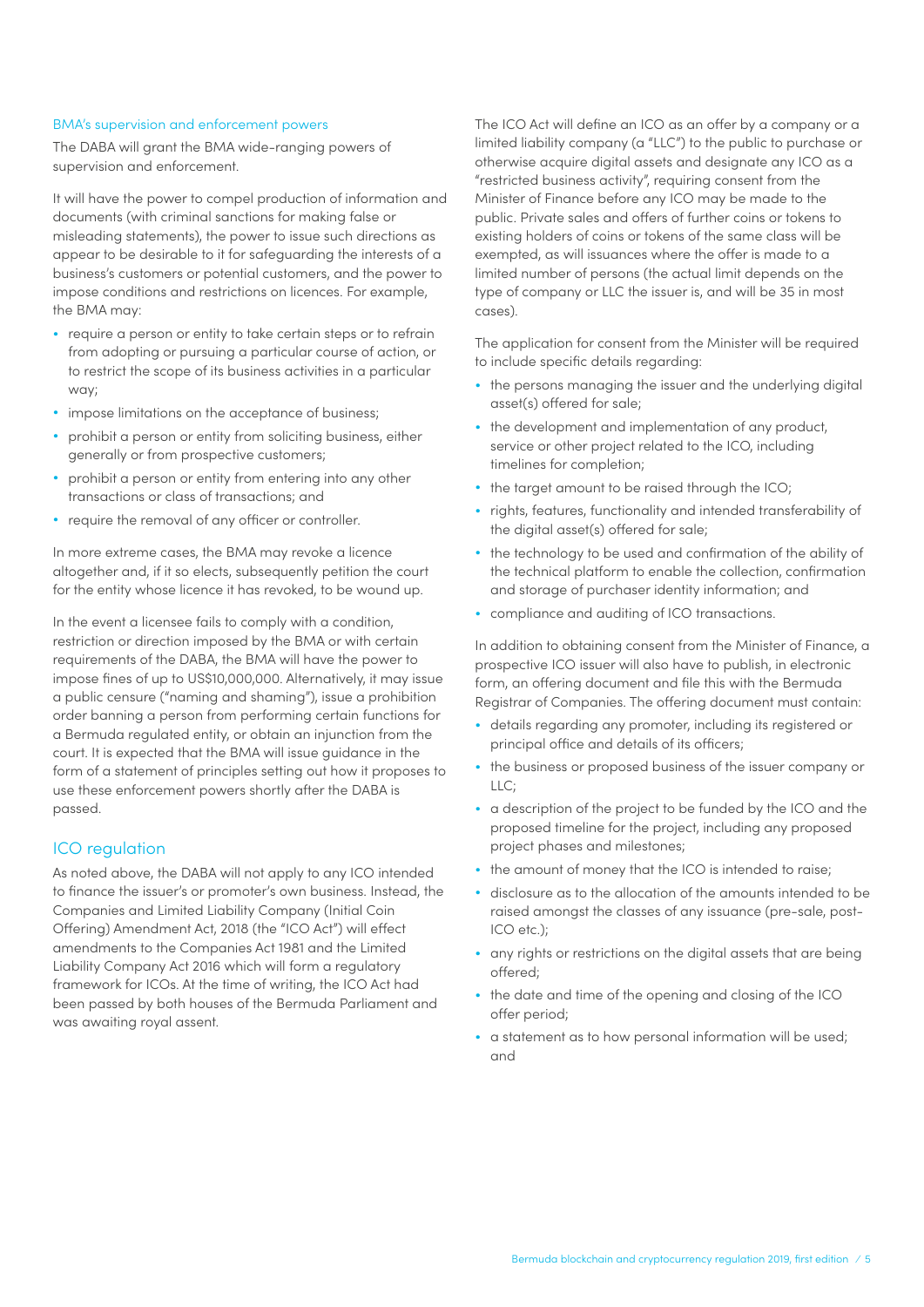- a general ICO risk warning containing:
	- information regarding any substantial risks to the project which are known or reasonably foreseeable;
	- information as to a person's rights or options if the project which is the subject of the ICO in question does not go forward;
	- a description of the rights (if any) in relation to the digital assets that are being offered; and
	- information regarding any disclaimer in respect of guarantees or warranties in relation to the project to be developed or any other asset related to the ICO.

If an ICO issuer offers digital assets to the public over a period and any of the particulars in its offering document cease to be accurate in a material respect, the issuer must publish supplementary particulars disclosing the material changes and file these with the Registrar.

The promoter must provide an electronic platform to facilitate communication with prospective investors, and the legislation will also grant investors a cooling-off period during which they will be permitted to withdraw an application to purchase the digital assets offered.

Any person who makes or authorises the making of a false statement in an ICO offering document will be guilty of an offence punishable by a fine of up to US\$250,000, imprisonment for a term of up to five years, or both, unless the person proves either that the statement was immaterial or that at the time he made the statement he had reasonable grounds to believe it was true. Officers of the issuer and promoters of the ICO will also incur civil liability to any person who suffers loss as a result of false statements in the offering document, subject to certain defences.

### Sales regulation

Issuing, selling or redeeming cryptocurrencies will be regulated under the DABA if carried on as a business, and ICOs will be regulated under the ICO Act, in each case in the manner described more particularly above.

### **Taxation**

There are no income, capital gains, withholding or other taxes imposed in Bermuda on digital assets or on any transactions involving them (the potential application of Bermuda's foreign currency purchase tax is discussed below, under "Border restrictions and declaration"). Moreover, exempted companies or LLCs carrying on digital asset business, including ICO issuers, may apply for, and are likely to receive, an undertaking from the Minister of Finance to the effect that, in the event of there being enacted in Bermuda any legislation imposing tax computed on profits or income or computed on any capital asset, gain or appreciation, then the imposition of any such tax shall not be applicable to such company or to any of its operations.

# Money transmission laws and anti-money laundering requirements

Operating a payment service business utilising cryptocurrency or other digital assets (including the provision of services for the transfer of funds) or operating a digital exchange will constitute a regulated activity for the purposes of the DABA (on which see above).

Bermuda has a long-established and well-earned reputation as an international financial centre, and a crucial aspect of this is its robust AML/ATF regime. Bermuda is also due to undergo its fourth round mutual evaluation by the FATF in 2018. As part of its consultation exercise on the DABA, the BMA announced that activities falling within the scope of the DABA will be subject to AML/ATF regulation. Consequently, the DABA contains provisions amending certain provisions of Bermuda's existing AML/ATF laws and regulations in order to ensure that the carrying on of digital asset business is expressly captured. However, the BMA also recognises the need for new AML/ATF guidelines relating specifically to the conduct of digital asset business, and at the time of writing the BMA is engaged in the drafting of these guidelines in collaboration with the National Anti-Money Laundering Committee and the Bermuda government. These draft guidelines will be presented, along with a new consultation paper addressing the AML/ATF aspects of digital asset business, for industry feedback in due course.

A detailed discussion of the requirements imposed by Bermuda's AML/ATF regime is beyond the scope of this chapter, but in short, digital asset businesses will be required to establish policies and procedures to prevent money laundering and terrorist financing. These policies and procedures must cover customer due diligence, ongoing monitoring, reporting of suspicious transactions, record-keeping, internal controls, risk assessment and management, and the monitoring and management of compliance with, and internal communication of, these policies and procedures.

# Promotion and testing

As noted at the beginning of this chapter, the Bermuda government is very enthusiastic about the potential offered by fintech for the territory's economy and has launched, or is in the process of developing, a number of initiatives aimed at promoting investment by fintech businesses in Bermuda.

One aspect of this is a new immigration policy for fintech businesses, announced by the Minister of Home Affairs to the Bermuda Parliament in early May 2018. This allows a company operating in the fintech space and which is new to Bermuda to receive immediate approval of up to five work permits for non-Bermudian staff within the first six months of obtaining its business permit. In order to benefit from this, a business must present a plan for the hiring, training and development of Bermudians in entry-level or trainee positions.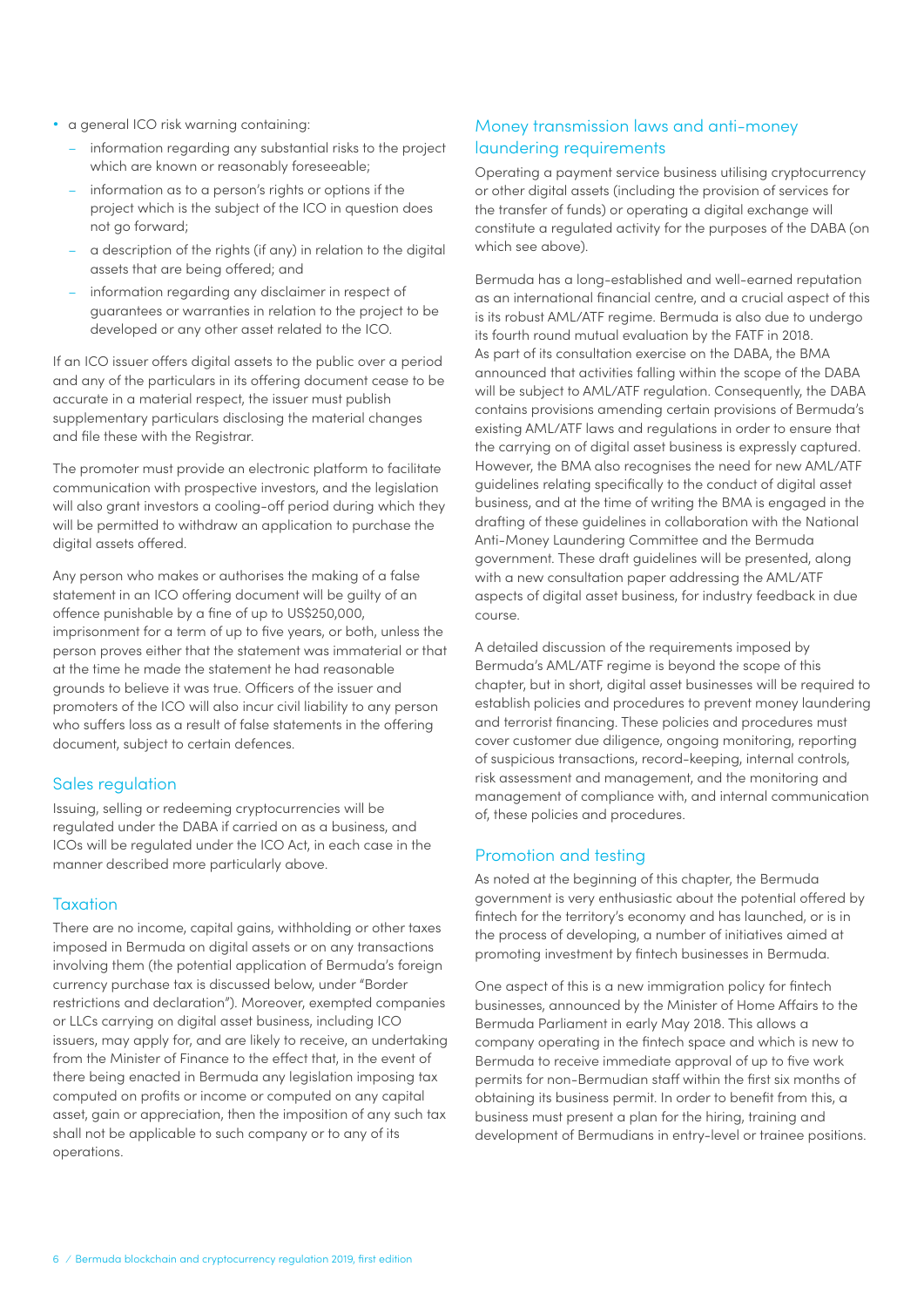A business may not, however, apply for a work permit under this policy in respect of any job categories which are closed (i.e. reserved exclusively for Bermudians, their spouses and permanent resident cardholders only) or restricted (in respect of which a permit may only be obtained for one year) under Bermuda's employment legislation, or which are entry-level, graduate or trainee positions.

Throughout 2018, the government has also been busy entering into a series of memoranda of understandings with various digital asset businesses. Under these memoranda:

- Binance Holdings Limited, the parent company of the Binance Group, the world's largest digital exchange, has committed to develop its global compliance base in Bermuda, creating at least 40 jobs, and to develop a digital asset exchange in Bermuda. It has also undertaken to sponsor university scholarships for Bermudians in blockchain technology development and regulatory compliance, and to make capital available for investment in new Bermudabased blockchain companies.
- Medici Ventures LLC, a subsidiary of overstock.com (the world's first major enterprise to accept Bitcoin), will create at least 30 jobs in Bermuda over three years, develop a security token trading platform in Bermuda, support the training of Bermudians in software development, and collaborate with government, the BMA and other stakeholders in developing and improving Bermuda's legal and regulatory framework applicable to digital asset businesses.
- Shyft, a blockchain AML/ATF and identity startup, will invest up to US\$10 million over the next three years into Bermuda's economy, support the training of Bermudians in blockchain technology and software development, and collaborate in the development and improvement of Bermuda's digital asset legal and regulatory framework. Shyft has also signed a separate MOU with Trunomi, a Bermuda-based consent and data rights platform, which aims to leverage Shyft's blockchain technology with Trunomi's expertise in consumer consent frameworks to support Bermuda in the implementation of an electronic ID scheme.
- Omega One, an agency brokerage for cryptocurrencies, will open an office in Bermuda, hire at least 20 Bermudians over the next three years, and donate 10% of a planned token sale to philanthropic causes (with 10% of the amount donated going to sports and community clubs in Bermuda).
- Arbitrade, a coin and cryptocurrency exchange, is to move its global headquarters to Bermuda.

# Ownership and licensing requirements

Under current Bermuda law, and under the ICO Act and the DABA, no licensing requirements are (or will be) imposed on any person merely by virtue of that person holding any form of digital asset, unless that person does so in the course of its business and on behalf of another, in which case that person will likely be regarded as a digital asset services vendor and thus subject to regulation under the DABA.

An investment fund incorporated or formed in Bermuda which proposes to deal in digital assets as part of its investment strategy or programme may fall within the ambit of the Investment Funds Act 2006. This requires open-ended funds, subject to certain exceptions, to apply to the BMA for authorisation prior to commencing business, and subjects such funds to the ongoing supervision of the BMA. It does not apply to closed-ended funds, such as private equity funds.

### **Mining**

Mining is specifically exempted from the scope of the DABA, as currently drafted. It will therefore remain an unregulated activity.

Although mining is not prohibited by any Bermuda law of which we are aware and will not be subject to regulation under the DABA, Bermuda's high energy costs will, it is anticipated, operate as a practical deterrent to the establishment of any mining operations in Bermuda.

# Border restrictions and declaration

Bermuda imposes a foreign currency purchase tax of 1% whenever a Bermuda resident purchases a foreign currency from a Bermuda-based bank. This tax will not apply to most (if not all) purchases of cryptocurrency or other digital assets, on the grounds that these are purchased almost exclusively from digital exchanges, whereas the foreign currency purchase tax applies only to purchases from banks in Bermuda. This renders immaterial the question of whether "foreign currency" in this context would include a cryptocurrency (the BMA has not, to date, expressed a view).

There are no other border restrictions on cryptocurrencies or other digital assets; the only obligation to make a customs declaration in respect of any form of money arises in respect of cash or negotiable instruments in excess of US\$10,000.

### Reporting requirements

Digital asset businesses and their senior representatives will be subject to certain reporting obligations under the regulatory regime to be imposed by the DABA, as described in more detail above. The DABA will not impose any reporting requirements in respect of individual digital asset payments, irrespective of their value.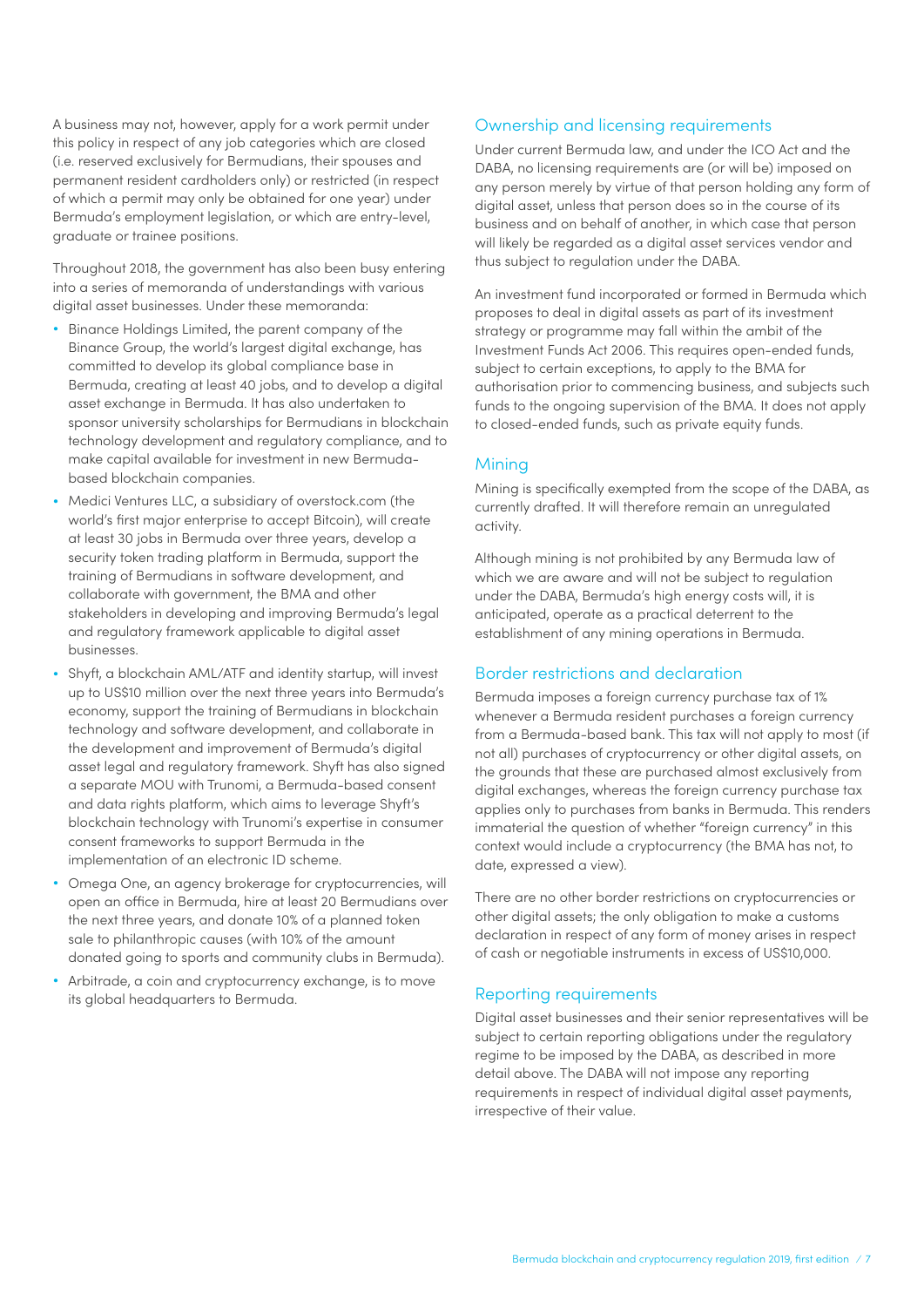### Estate planning and testamentary succession

There is no particular regime of Bermuda law which deals specifically with the treatment of cryptocurrencies or other digital assets upon the death of an individual holding them. This means that, in principle, digital assets will be treated in the same way as any other asset and may be bequeathed to beneficiaries in a will, or, if a person dies intestate, will fall to be dealt with under the Succession Act 1974.

The main potential difficulty that may arise is practical and is by no means unique to Bermuda; namely that anyone inheriting any kind of digital asset will, on the face of it, only be able to access that digital asset if the beneficiary has, or can obtain or access, the private key to the wallet in which it is stored. Most exchanges have policies in place to transfer digital assets to next of kin but these policies, and the transfer requirements, will vary between the exchanges.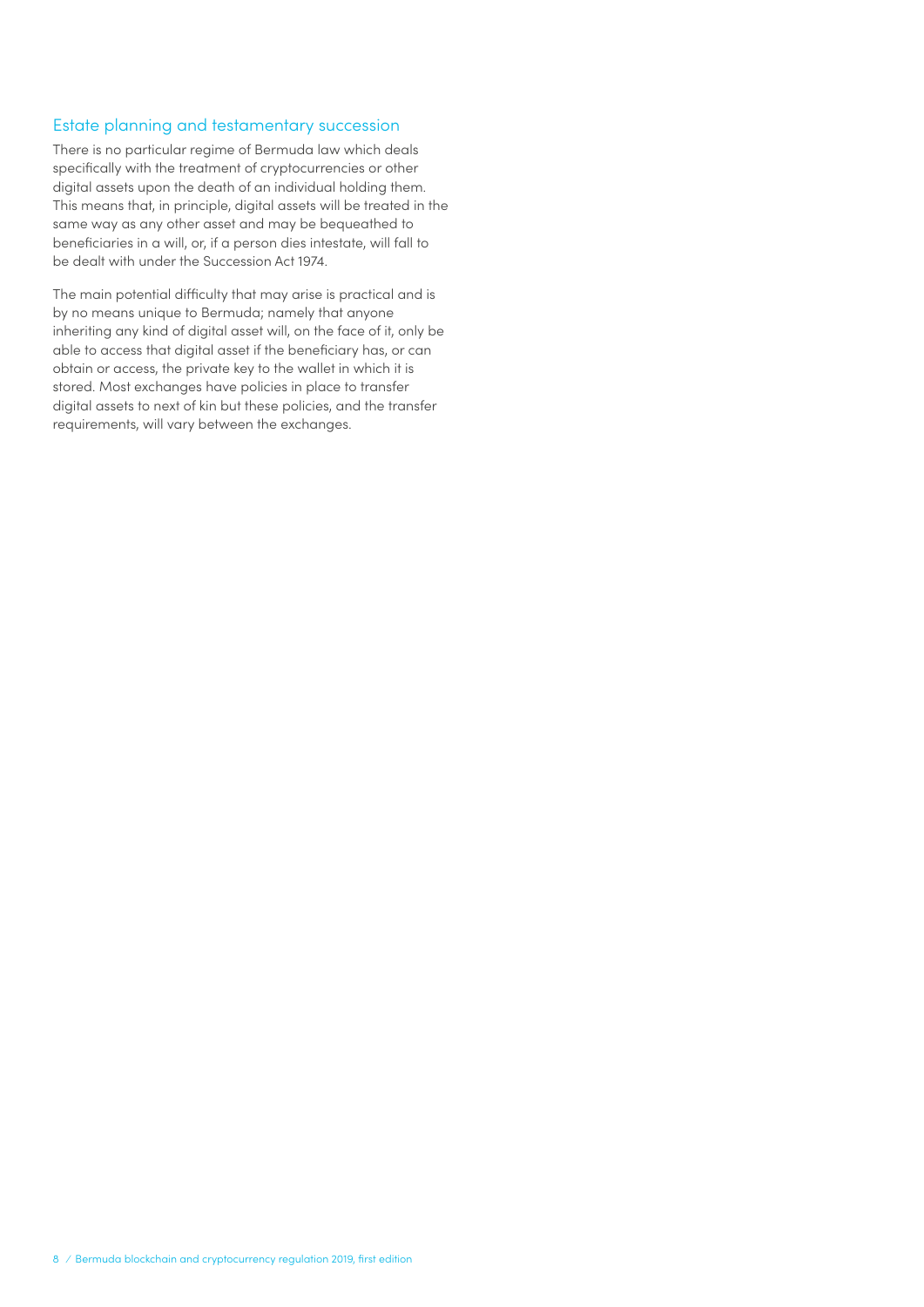



Michael Hanson Managing Partner

D +1 441 542 4501 E [michael.hanson@careyolsen.com](mailto:michael.hanson%40careyolsen.com?subject=)

Michael Hanson is the managing partner of Carey Olsen Bermuda. His core practice is centred on human capital and regulatory law where he advises the largest insurance and reinsurance, banks and professional services businesses on the island.

Michael has particular and significant expertise in corporate, employment and regulatory investigations, complex executive disputes, multijurisdictional crisis management and executive benefit and incentive programs.

Michael is ranked as a leading lawyer by Chambers Global and The Legal 500 describing him as "highly rated", "very knowledgeable", and that "his responsiveness is unbelievable!".



Adam Bathgate **Counsel** D +1 441 542 4511 E [adam.bathgate@careyolsen.com](mailto:adam.bathgate%40careyolsen.com?subject=)

Adam is counsel in the Bermuda office and advises on all aspects of Bermuda corporate law. His particular specialisms lie in debt finance transactions, the formation and maintenance of investment funds, and the fintech sector.

Adam has considerable expertise in the areas of fund finance, leveraged and acquisition finance and general lending, whether secured or unsecured. He has also worked on asset finance and structured finance transactions.

In the funds sphere, Adam's practice is largely focused on the formation and maintenance of private equity, infrastructure and real estate funds, including related downstream deal work, although he also has experience in hedge funds and hybrid funds.

Adam is ranked as a "rising star" in IFLR1000.

### **Endnotes**

1. Virtual Currencies: Key Definitions and Potential AML/ CFT Risks, FATF, June 2014.

*Originally published in conjunction with Global Legal Insights.*

*Contributing editor Josias Dewey.* 

*'Carey Olsen Bermuda' is the trading name for Michael Hanson, a barrister and attorney, carrying on Bermuda legal services. The use of the title 'Partner' is merely to denote seniority. Services are provided on the basis of our current terms of business, which can be viewed at http:// www.careyolsen.com/sites/default/files/ TermsofBusiness.pdf*

*Please note that this guide is only intended to provide a very general overview of the matters to which it relates. It is not intended as legal advice and should not be relied on as such. © Carey Olsen Bermuda 2018*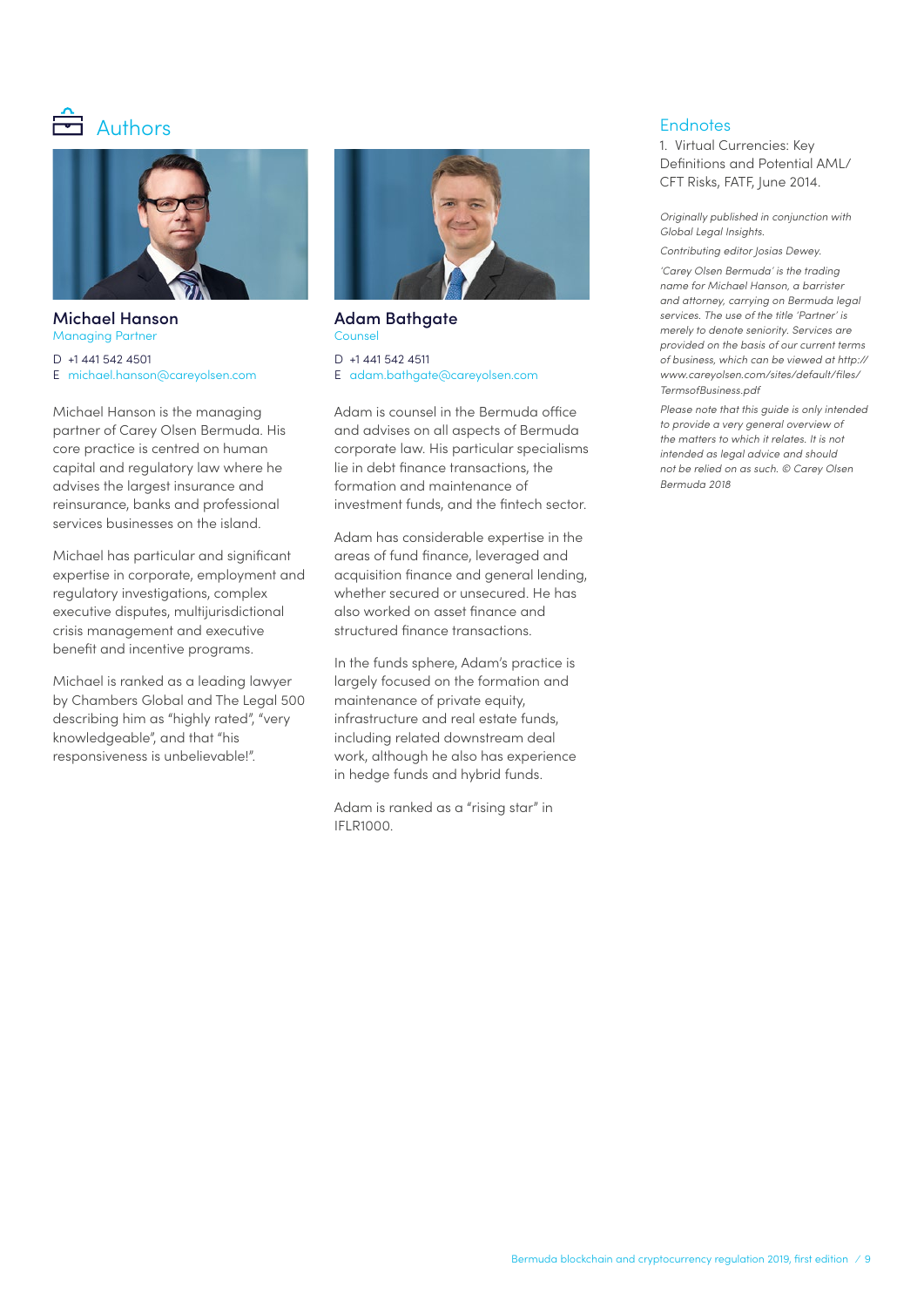# Our offices

### Jurisdictions

#### Bermuda

Carey Olsen Bermuda 2nd Floor Atlantic House 11 Par-la-Ville Road Hamilton HM11 Bermuda

T +1 441 542 4500 E bermud[a@careyolsen.com](mailto:bermuda%40careyolsen.com?subject=)

#### British Virgin Islands

Carey Olsen Rodus Building PO Box 3093 Road Town Tortola VG1110 British Virgin Islands

T +1 284 394 4030 E [bvi@careyolsen.com](mailto:bvi%40careyolsen.com?subject=)

#### Cayman Islands

Carey Olsen PO Box 10008 Willow House Cricket Square Grand Cayman KY1-1001 Cayman Islands

T +1 345 749 2000 E [cayman@careyolsen.com](mailto:cayman%40careyolsen.com?subject=)

#### **Guernsey**

Carey Olsen (Guernsey) LLP PO Box 98 Carey House Les Banques St Peter Port Guernsey GY1 4BZ Channel Islands

T +44 (0)1481 727272 E [guernsey@careyolsen.com](mailto:guernsey%40careyolsen.com?subject=)

#### Jersey

Carey Olsen 47 Esplanade St Helier Jersey JE1 0BD Channel Islands

T +44 (0)1534 888900

E [jerseyco@careyolsen.com](mailto:jerseyco%40careyolsen.com?subject=)

#### International offices

#### Cape Town

Carey Olsen Protea Place 40 Dreyer Street Claremont Cape Town 7708 South Africa

T +27 21 286 0026 E [capetown@careyolsen.com](mailto:capetown%40careyolsen.com?subject=)

### Hong Kong

Carey Olsen (Hong Kong) LLP Suite 4120 Jardine House 1 Connaught Place Hong Kong

T +852 3628 9000 E [hongkong@careyolsen.com](mailto:hongkong%40careyolsen.com?subject=)

#### London

Carey Olsen LLP 8-10 Throgmorton Avenue London EC2N 2DL United Kingdom

T +44 (0)20 7614 5610 E [londonco@careyolsen.com](mailto:londonco%40careyolsen.com?subject=)

#### Singapore

Carey Olsen Singapore LLP 10 Collyer Quay #24-08 Ocean Financial Centre Singapore 049315

T +65 6911 8310 E [singapore@careyolsen.com](mailto:singapore%40careyolsen.com?subject=)